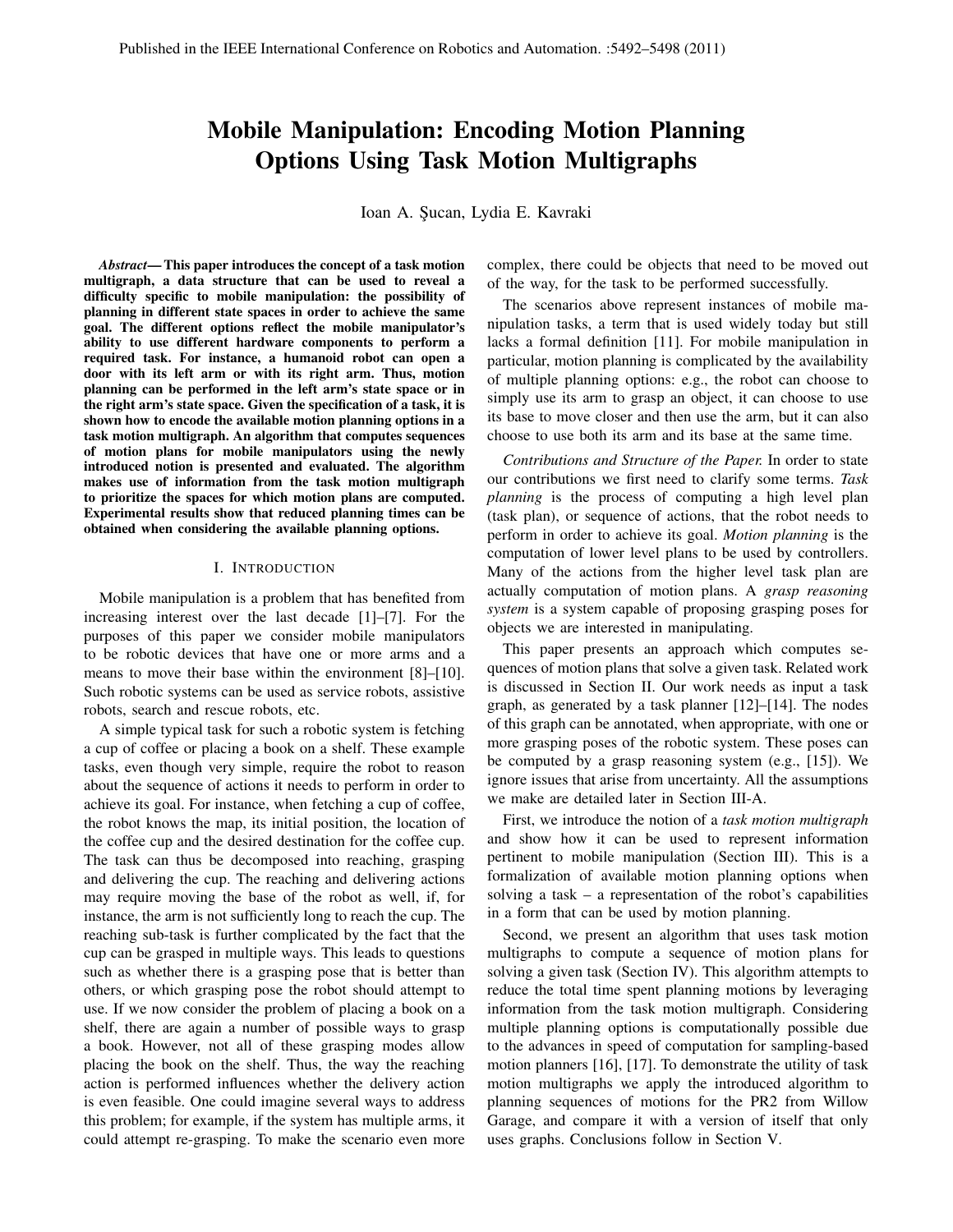#### II. RELATED WORK

There has been a significant amount of research in motion planning (e.g., [16], [17]), grasping (e.g., [15], [18]), task planning (e.g., [12], [13]) and manipulation planning (e.g., [19]–[21]) that has lead to the current state of the art in mobile manipulation. In this section we discuss two lines of work and attempt to synthesize a pattern for each.

*a) Work that builds upon the notion of manipulation graph*. The methods included here combine motion and task planning to produce a system that solves given tasks by reducing them to a sequence of transit and transfer paths (e.g.,  $[1]-[7]$ ,  $[19]-[22]$ ). These paths are defined as two different types of edges in a *manipulation graph* [19]:

- *Transit path*: path executed by the robot without carrying any objects, avoiding collisions with the environment and with itself.
- *Transfer path*: path executed by the robot while carrying an object. The object is considered fixed to the robot along such a path and is treated as part of the robot for collision avoidance purposes.

*b) Work that relies on the idea of guiding continuous exploration with discrete paths*. This line of work performs motion planning in the state space of the robot and uses paths in the task graph as discrete guides (e.g., [23], [24]). The idea of considering discrete plans in the computation of lower level plans is used in the algorithm we propose. Similar concepts have been used for planning foot steps for humanoid robots (e.g., [25]) and climbing robots (e.g., [26]).

The line of work mentioned in *a)* is closer to our work. Each of the systems that falls under that category employs a representation of a *task graph* that encodes sequences of actions the robot could possibly perform to achieve its goal (see Figure 1-Left for an example). Typically, nodes in this graph denote states, and edges denote actions. Many of these actions require motion planning – computation of a transit or a transfer path. For our work, the distinction between transfer and transit paths is not important. We refer to it only for a more clear connection to previous work.

One of the most complex systems that follows the pattern described in *a)* is aSyMov [4]. We present this system in more detail, as it is representative. Planning can be performed for multiple robots, with potentially different capabilities, under symbolic and geometric constraints in an environment with movable objects. This is a very general form of the problem and allows for solving complex tasks. aSyMov uses a STRIPS-like [12] language to represent tasks. Because probabilistically complete [16] motion planners are used, maximum runtime bounds are imposed in order to make the algorithm terminate. Although performance is good for tasks that involve one robot operating on one object, the aSyMov paper shows the success rate of the method drops to 15% for tasks that involve two robots moving two objects, and computation can take more than a hundred seconds on current modern machines [4]. Even though the latter task is seemingly still simple, the number of sub-tasks and

individual motion plans that have to be computed is high, which increases the running time.

The approach aSyMov follows is based on constructing Probabilistic RoadMaps (PRMs) [16], [27] for every robot and every movable object in the environment. A roadmap  $R_1$  is connected to a roadmap  $R_2$  by identifying a milestone in  $R_1$  and creating a corresponding milestone in  $R_2$ . Use of these connected roadmaps effectively allows the extraction of transit and transfer paths.

aSyMov is not the only system capable of task and motion planning. Over the years, a number of other systems were proposed (e.g., [1]–[3], [5]–[7], [19]–[22]), with varying levels of interaction between task and motion planning. In [1], motion planning is used as a subroutine and information about its progress is not used at the task planning level. In [2], roadmaps are used in a similar fashion to [4]: they are connected by explicitly sampling the intersection of the state spaces they correspond to.

The work in [6] uses a hierarchical representation of tasks. At the lowest level of the hierarchy there are primitive actions. Among these actions there can also be algorithms that compute motion plans. This hierarchical representation speeds up the search at the task level. Information about the length of the paths produced by motion planning is used to provide optimal solutions, at the task level. A hierarchical representation for performing motion planning with temporal goals is shown in [28].

One of the contributions of [20] is that of showing how to compute a sequence of motion plans along a path from an input manipulation graph, in a manner that reduces computation along the path segments that are hard to plan for. This idea is further explored and generalized in this paper.

#### III. REPRESENTING MOTION PLANNING OPTIONS

This section introduces the concept of a *task motion multigraph*, a data structure that represents explicitly the state spaces in which motion planning can be performed for a mobile manipulator in order to achieve its goal. This data structure is defined in terms of an intermediate notion, namely *task motion graphs*. A core issue not captured when representing tasks as graphs rather than multigraphs is that there are multiple ways of performing the same operation when the manipulator is mobile. For example, the robot can use its manipulator alone, it can move its base and then use its manipulator, or it can move both its base and its manipulator simultaneously. The experiments included in this paper show that it is possible to use information from task motion multigraphs and produce fast algorithms that compute sequences of motion plans necessary for solving given tasks.

#### *A. Assumptions*

We consider a single mobile manipulator – a robotic system with a mobile base and one or more arms.

We assume a task specification is available, in any of the variants suggested by previous work (LTL [29], STRIPSlike [12], etc.). Based on this specification, a task planner can construct an explicit task graph – a directed acyclic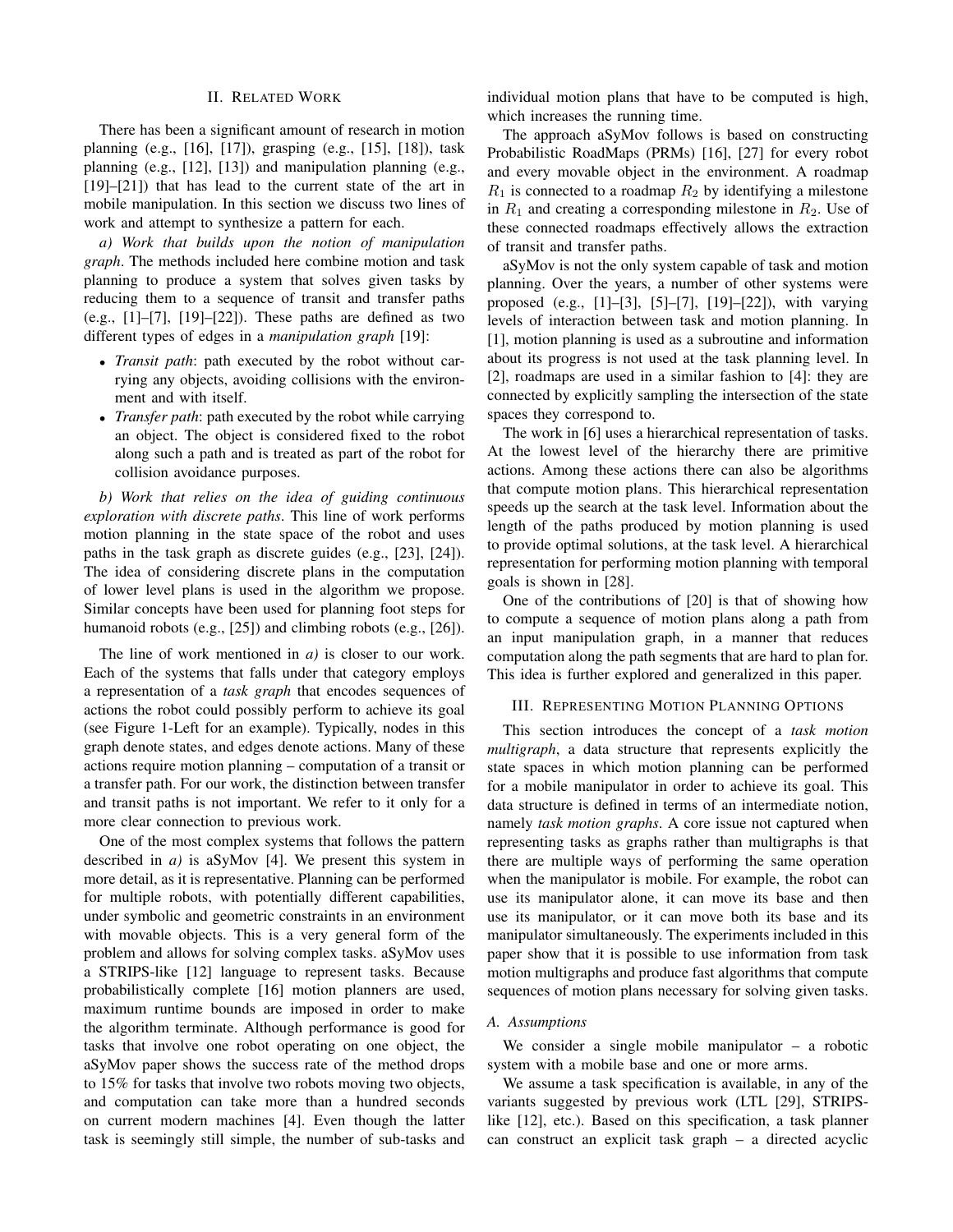graph that encodes the low level sub-tasks (actions) the robot performs. Since many variants of such graphs are present in the literature, we describe a generic version here. The graph has one root that represents the robot's initial state. Leaves of the graph are goals of the task planner. In some cases, the explicit construction is possible only if the horizon of possible actions is bounded. We believe this is a reasonable assumption for mobile manipulators operating in human environments. For simplicity, assume the only actions the robot can perform are grip (close gripper), release (open gripper) and move to (plan a motion). The grip and release actions are very simple ones and do not include the computation of grasp poses. It is assumed that if grasp poses are necessary (which is typically the case), a grasp reasoning system (e.g., [15]) is employed at the time the task graph is generated and grasp poses are included in the graph's nodes. It is further assumed that such grasp poses, when specified, can be converted to states, or sets of states. Such computation can be performed, for instance, with inverse kinematics [30], [31].

### *B. Motion Planning Actions*

Figure 1-Left shows an example task graph. This example encodes the task of delivering a book, while accounting for the possibility of having to move a cup of coffee out of the way, if delivering the book directly is not possible. In this paper, the move to actions are of special interest since these are the ones that require motion planning. Contracting the edges that correspond to grip and release actions in the task graph leads to a simplification as shown in Figure 1- Right. We refer to this simplification as the *task motion graph*. This does not mean that the grip and release actions are not going to be performed in the execution of the task plan. Removing these edges is only a simplification that allows us to focus on the motion planning actions. The task motion graph encodes the different sequences of motions that would lead the robot to its goal. This is an intermediate notion used to define *task motion multigraphs*.

## *C. Task Motion Graphs and Task Motion Multigraphs*

Let the mobile manipulator consist of a set of joints J. This implicitly defines a state space  $\mathcal{X}_J$ . All motion planning actions in the task motion graph are performed in some projection of  $\mathcal{X}_J$ .

#### *Definition 3.1: Task Motion Graphs*.

A task motion graph (TMG) for mobile manipulation is a directed, acyclic graph  $G = (V, E)$  such that:

•  $V = \{v | Q(v) \subset \mathcal{X}_J\}$ . Every vertex v is associated with a set of states  $Q(v) \subset \mathcal{X}_J$ .  $Q(v)$  can be explicitly specified as a set of states or implicitly specified in a manner that allows computation of states in  $Q(v)$  (e.g., end-effector poses, which can be converted to states using inverse kinematics [30]).

•  $E = \{e = (v_i, v_j)|v_i \neq v_j, v_i, v_j \in V\}$ , and there exists an edge labeling function  $label(e) = (Act, Env_e, \mathbf{A}_e)$ . Act specifies an action that requires motion planning. For the purposes of this paper,  $Act$  is always move to. At the start of the action, the robot is at a state  $x \in Q(v_i)$  and at the



Fig. 1. Left: The task graph for delivering a book. It may be necessary for a cup of coffee to be moved out of the way to deliver the book. Right: The task motion graph – only actions that require motion planning are kept.

end of the action, the robot is at a state  $x' \in Q(v_j)$ .  $Env_e$ defines the environment in which motion plans for edge e are to be computed.  $A_e = \{A_{e,1}, \dots, A_{e,k} | A_{e,\cdot} \subseteq J, k \leq 2^{|J|}\}\$ defines the possible sets of joints to plan for when computing motion plans along edge e.

It is important to note that there can be multiple sets of joints that can be planned for when computing motion plans along an edge  $e$ .  $A_e$  is an input specified by the user. For example, if moving an arm's end-effector is intended,  $A_{e,1}$  can be defined to be the minimal set of joints usually required to perform the operation: the joints in the actual arm. For more complex problems, it may be necessary to move the robot's base as well. For this reason, additional sets of joints  $(A_{e,2}, \ldots)$  can be included in  $A_e$ . The intention is that planning can be attempted in any state space  $X_L$  (projection of  $\mathcal{X}_J$ ), for  $L = \bigcup_{j \in A} j$ ,  $A \subseteq \mathbf{A}_e$ .

*Example:* Consider a mobile manipulator with an arm with 7 joints and an omni-directional base that moves in plane. We define  $J_{arm}$  to be the set of joints in the arm and  $J_{base}$  to be a virtual joint with 3 degrees of freedom that corresponds to the  $SE(2)$  state space  $(\mathcal{X}_{J_{base}} = SE(2))$ . We thus have  $\mathcal{X}_{J_{arm}}$  7dimensional,  $\mathcal{X}_{J_{base}}$  3-dimensional and  $\mathcal{X}_J$  10-dimensional,  $J = J_{arm} \cup J_{base}$ . A simple TMG  $G = (V, E)$  can have  $V = \{v_{start}, v_{goal}\}, Q(v_{start}) = \{x_{start}\}, Q(v_{goal}) =$  ${x_{goal}}$ , defines the two vertices of the TMG: a start state and a goal state.  $E = \{e = (v_{start}, v_{goal})\}, \ label(e) =$ (move\_to,  $Env$ ,  $\{J_{arm}, J_{base}\}$ ). This specification defines a TMG that requires the computation of a motion plan from a specified start state  $x_{start} \in \mathcal{X}_J$  to a state  $x_{goal} \in \mathcal{X}_J$ . The motion plan is to be computed in either  $\mathcal{X}_{J_{arm}}$ ,  $\mathcal{X}_{J_{base}}$ or  $\mathcal{X}_{J_{arm}\cup J_{base}}$ . Planning may not be feasible for all possible spaces. *Env* represents the environment considered for determining the validity of states (e.g., collision checking).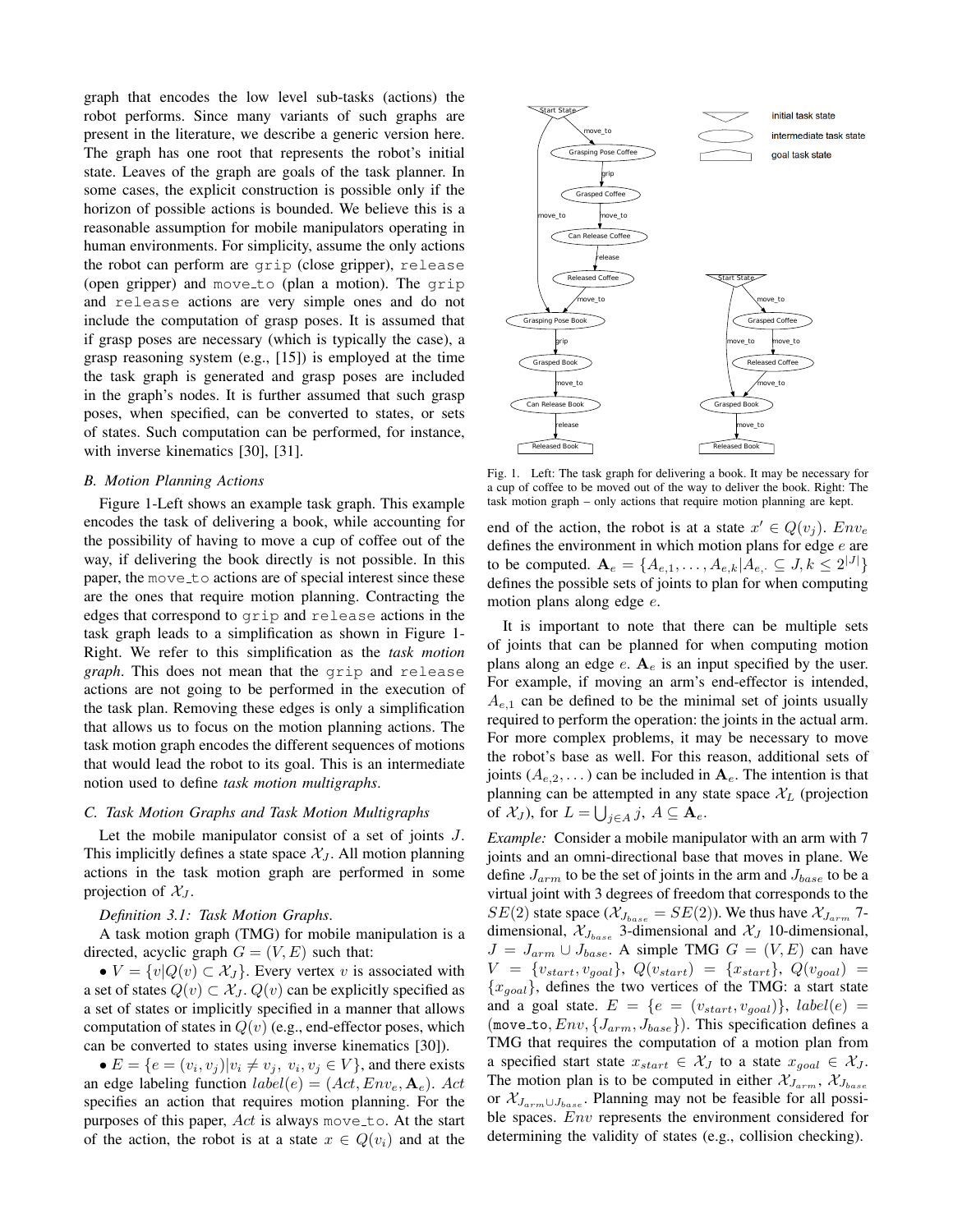#### *Definition 3.2: Task Motion Multigraphs*.

Given a TMG,  $G = (V, E)$ , we define a task motion multigraph (TMM),  $G_M = (V_M, E_M)$  as follows:

- $V_M = V$
- for every  $e = (v_i, v_j) \in E$ ,  $label(e) = (Act, Env_e, \mathbf{A}_e)$ , let  $E_{M,e}$  be a multiset,  $E_{M,e} = \{e_{m,k} = (v_i, v_j) | k \in \{1, \ldots, 2^{|{\bf A}_e|}\}\}\$ and  $label_M(e_{m,k}) = (Act, Env_e, J_{e,k})$ , for  $J_{e,k} = \bigcup_{j \in \mathbf{a}(k)} j, \mathbf{a} : \{1, \ldots, 2^{|\mathbf{A}_e|}\} \rightarrow 2^{\mathbf{A}_e}$  is a bijection,  $2^{\mathbf{A}_e}$  is the power set of  $\mathbf{A}_e$ .
- $E_M = \bigcup_{e \in E} E_{M,e}.$

In essence, a TMM is a TMG where all possible sets of joints used in motion planning are explicitly specified for each edge. The conversion, which can be done automatically, is fairly straightforward and only requires addition of edges. See Figure 2 for an example. The TMM reveals an additional layer of complexity for mobile manipulation: the need to decide which state spaces to plan in. This is a different type of decision to be made, in addition to other decisions such as selection of grasping poses. We introduce TMMs in an attempt to expose the need to consider which state spaces to plan in. This observation has been made in previous work as well [2], [4], but we present the first formalization. Since there is a combinatorial explosion in the construction of a TMM from a TMG (in terms of number of edges), it is desirable that the TMG is defined in a manner amenable to the robotic system this notion is used for. For instance, a robotic system with a mobile base and two arms may define three sets of joints to be used for planning:  $J_{left}$ ,  $J_{right}$ ,  $J_{base}$ , corresponding to the joints in the respective arms and the base. Edges in the TMG could then use  $A_e$  =  ${J_{left, J_{right, J_{right,}}$ ,  $J_{base}}$ . The definition of  $A_e$  implies that the option of planning in the full state space,  $\mathcal{X}_{J_{left} \cup J_{right} \cup J_{base}}$ , is included in the edges of the TMM, allowing in this case even the use of control theoretic techniques, if available.

#### *Definition 3.3: A motion plan for a TMM*.

A motion plan for a TMM  $G = (V, E)$  is an ordered sequence of edges  $P = \{e_1, \ldots, e_k\}, P \subseteq E$  such that for every edge  $e = (v_a, v_b) \in P$  there exists a motion plan between some state  $x_a \in Q(v_a)$  and some state  $x_b \in Q(v_b)$ . Furthermore, the motion plans for any two consecutive edges  $e_i, e_{i+1}, 1 \leq i \leq k$  from P can be *connected*. The two motion plans are said to be connected if there exists a welldefined method (e.g., a controller) to move from the last state  $x_{i,L}$  of the motion plan for  $e_i$  to the first state  $x_{i+1,F}$ of the motion plan for  $e_{i+1}$ . For the purposes of this work the condition  $x_{i,L} = x_{i+1,F}$  was imposed for connectivity to be achieved.

A motion plan  $P = \{e_1, \ldots, e_k\}$  is a solution in a TMM  $G = (V, E)$  if  $v_b \in V$  is a leaf in G, with  $e_k = (v_a, v_b)$ .

*Remark:* Given a motion plan in a TMM, it is easy to see that a task plan in the original task graph can be constructed: the actions from the task graph that are not present in the TMM do not require motion planning. Only grip and release actions (closing and opening the end-effector) need to be re-inserted.



Fig. 2. Top: The task motion graph for delivering a book, defining the groups of joints  $A_e$ . Bottom: The task motion multigraph. Edges define  $J_e$ .

## IV. COMPUTING MOTION PLANS ON TASK MOTION MULTIGRAPHS

#### *A. Intended Use*

The intended use scenario of task motion multigraphs is as follows. The task planner generates a task graph with bounded horizon. This work does not concern itself with how this task planner operates or how the task graph is constructed: the existence of these components is assumed (e.g., [14]). A corresponding TMG is then constructed by discarding the actions that do not require motion planning. The TMG is converted to a TMM and a motion plan is computed for the TMM.

This paper provides a formalization of the available motion planning options in a manner that can aid with computation. The following section shows an example method that uses information contained in the TMM to compute motion plans. The availability of the TMM at the time of motion plan computation helps with the identification of less expensive but feasible sequences of motion plans. This information is used to attempt to reduce the amount of time spent planning motions.

## *B. Algorithm*

Computing motions plans for certain edges may be more time consuming than for others: the complexity of the environments can vary, the set of joints  $J_e$  to plan for (and implicitly, the dimensionality of  $\mathcal{X}_{J_e}$ ) may also vary. Planning motions along some edges may not even be feasible. These considerations make it obvious that computing the sequence of motion plans for some paths in the TMM can be much more computationally intensive than for others. To address this issue, we attempt to compute motion plans for the path that appears to be the cheapest. Which path appears to be the cheapest changes as the computation progresses.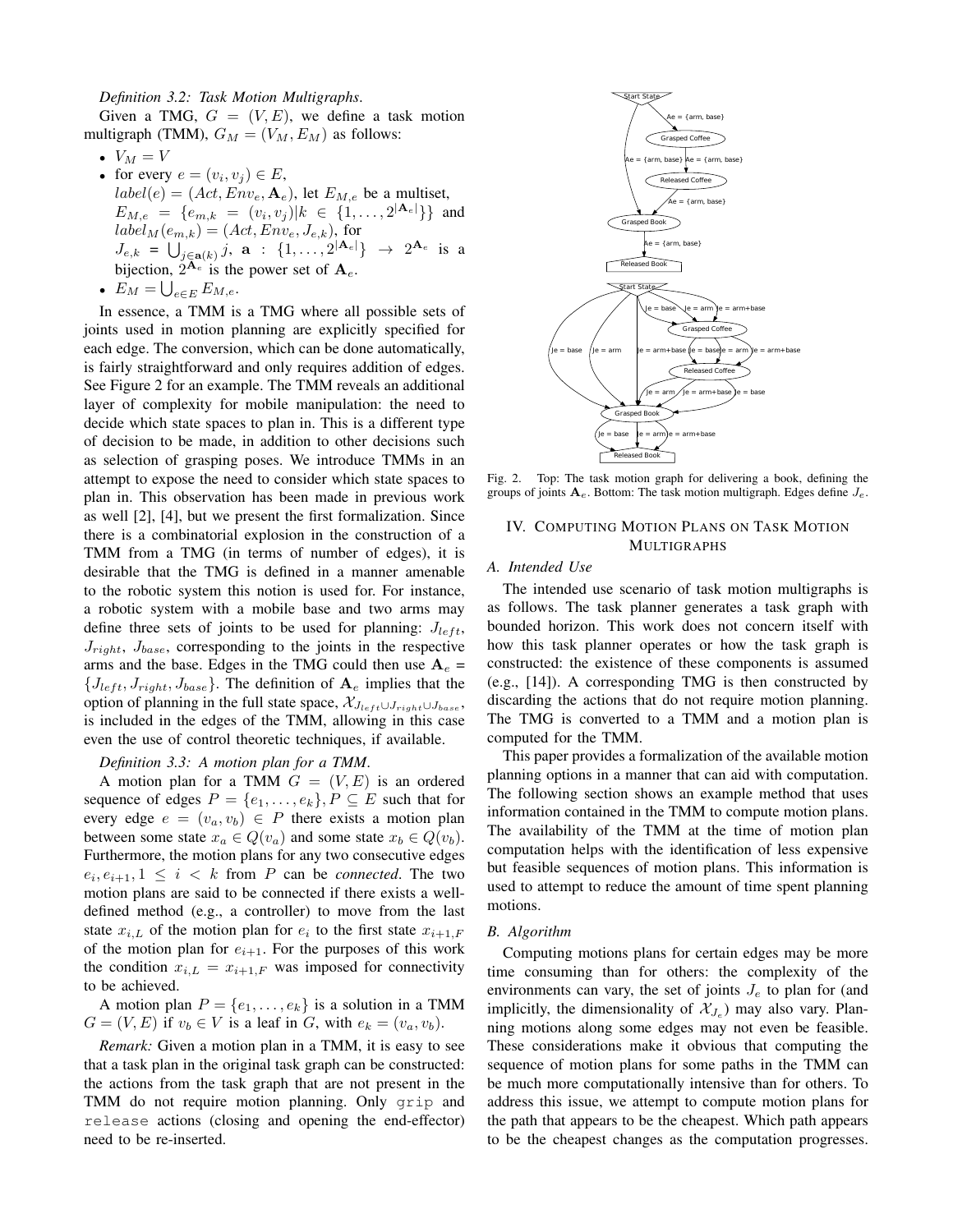The cost of a path is the sum of the costs of its edges. The cost of an edge e,  $label(e) = (Act, Env_e, J_e)$  is:

$$
cost(e) = \exp\left(1 + \frac{dim(\mathcal{X}_{J_e})}{\max_{J} dim(\mathcal{X}_{J})}\right) \cdot scost(e)
$$
  
\n
$$
scost(e) = \begin{cases} 1 & \text{if } sol \\ s \cdot (1+t) \cdot \left(1 + \frac{d_L(e)}{d_R(e) + d_L(e)}\right) & \text{if not } sol. \end{cases}
$$

where  $dim(X_{J_e})$  is the dimension of the state space to be used for planning along edge e,  $\max_J \dim(\mathcal{X}_J)$  is the dimension of the largest state space considered by the TMM, s represents the number of times e was selected for motion planning (starts at 1),  $t$  is the number of seconds already spent planning motions along  $e$ ,  $d<sub>L</sub>(e)$  represents the number of edges from e to the nearest leaf, and  $d_R(e)$  represents the number of edges from e to the root. If motion plans along edge  $e$  are already available (sol is true), the cost of  $e$  relates only to the dimensionality of the state space, thus making edges that actuate fewer joints preferable. If no motion plans for  $e$  are available (sol is false), the cost of  $e$  is increased proportionally to the number of times e was selected for planning. Furthermore, the closer  $e$  is to a possible goal (a leaf), the fraction  $d_L(e)/(d_R(e) + d_L(e))$  decreases, thus decreasing the cost of edges closer to possible goals.

The definition for the cost of an edge is heuristically determined, with the purpose of approximating how expensive paths are. The provided formula is intended as a guide and represents what worked well in our experiments. This is a topic for further investigation and several other approaches may be applicable (e.g., [20]). Determining better edge costs is an open issue that can further affect performance.

The computation of a task plan in a TMM proceeds as described in Algorithm 1. The body of the algorithm is an iterative process that runs motion planners on different edges of the TMM for short periods of time.

At every iteration, the set of segments that make up the path of least cost from the root to a leaf in  $G_M$ is computed using Dijkstra's algorithm (line 4). The edge along this path that is closest to the goal and that has no motion plan associated to it is then selected deterministically by *selectEdgeFromPath()* (line 5). Such an edge will exist as long as no complete solution has been found for the TMM. Motion planning is performed on the selected edge for a short duration (line 6). Repeated selections of the same edge continue the computation of the motion plan rather than restart it. Unless a motion corresponding to the selected edge is successfully computed, motion planning is executed on another edge, one selected from the remaining set of edges in the TMM (lines 8, 9). With low probability (10% in our work) *selectEdge()* selects an edge randomly; otherwise, priority is given to edges that have fewest number of computed motions, then to edges that have lowest cost. The intention is to be greedy and follow the path of least cost to the goal but at the same time allow the exploration of other options. Planning is performed for short durations  $\Delta t$  to allow updating edge costs more often.

For a vertex  $v \in V$ , let the reached states in  $Q(v)$  be denoted by  $R(v) \subseteq Q(v)$ . A state x is reached if there exists



Fig. 3. Diagram showing a computed motion along edge  $e = (v_1, v_2)$ . The motion starts at state  $x' \in Q(v_1)$ , reaches a state in  $R(v_2)$  and there exists a means to connect to  $x'$  from  $x \in R(v_1)$ .

| <b>Algorithm 1</b> TMM-Computation( $G_M = (V_M, E_M)$ ) |                                                 |  |  |  |  |  |
|----------------------------------------------------------|-------------------------------------------------|--|--|--|--|--|
|                                                          | 1: $done = false$                               |  |  |  |  |  |
|                                                          | 2: $no ProgressIter = 0$                        |  |  |  |  |  |
|                                                          | 3: while not done and noProgressIter $\lt H$ do |  |  |  |  |  |
| 4:                                                       | $P =$ shortestPath $(G_M)$                      |  |  |  |  |  |
| 5:                                                       | $edge = \text{selectEdgeFromPath}(P)$           |  |  |  |  |  |
| 6:                                                       | solved = motionPlan(edge, $\Delta t$ )          |  |  |  |  |  |
| 7:                                                       | <b>if</b> not <i>solved</i> then                |  |  |  |  |  |
| 8:                                                       | $nextEdge = selectEdge(E_M \setminus \{edge\})$ |  |  |  |  |  |
|                                                          |                                                 |  |  |  |  |  |

| 9:  | solved = motionPlan( $nextEdge, \Delta t$ ) |
|-----|---------------------------------------------|
| 10: | <b>if</b> solved then                       |
| 11: | $no ProgressIter=0$                         |
| 12: | else                                        |
| 13: | $no ProgressIter++$                         |
| 14: | $done = haveCompleteSolution(G_M)$          |
|     | 15: if <i>done</i> then                     |
| 16: | <b>return</b> extract Solution $(G_M)$      |
|     | $17:$ else                                  |
| 18: | return nil                                  |

a motion plan in the TMM that ends at  $x$  (see Definition 3.3). Initially,  $R(v) = \emptyset$  for all vertices, except for the root:  $R(root) = Q(root)$ . For a new motion plan to be computed for an edge  $e = (v_1, v_2)$ , a starting state needs to be identified in  $Q(v_1)$ . A state  $x' \in Q(v_1)$  can be used as a starting state for a motion plan along e if some state  $x \in R(v_1)$  has been previously reached by a motion plan in the TMM, and  $x$  can be connected to  $x'$  using a well-defined means (in this work,  $x = x'$ ). When a motion plan for an edge e is computed, the reached state in  $Q(v_2)$  is added to  $R(v_2)$ . A diagram showing the computation of a motion is in Figure 3. If  $R(v_1) = \emptyset$ , no motion plan is computed for e. This is done to avoid computing motion plans that start at unreachable states.

Termination for the algorithm is possible in two ways: either done becomes true (line 14) and a solution is found, or sufficiently many iterations pass without any motion plan being computed (lines 3, 10–13), in which case the algorithm returns failure. We chose to limit the number of consecutive iterations that produce no motion plans to  $H = 5$  in this paper. Similarly, an upper limit on computation time could have been imposed as well.

## *C. Experimental Results*

In order to show the usefulness of TMMs, we compare the algorithm described in Section IV-B with a version of itself that only uses graphs. To obtain the graph version of the algorithm, we construct a TMM−. The only change is that in Definition 3.2, instead of adding a multiset of edges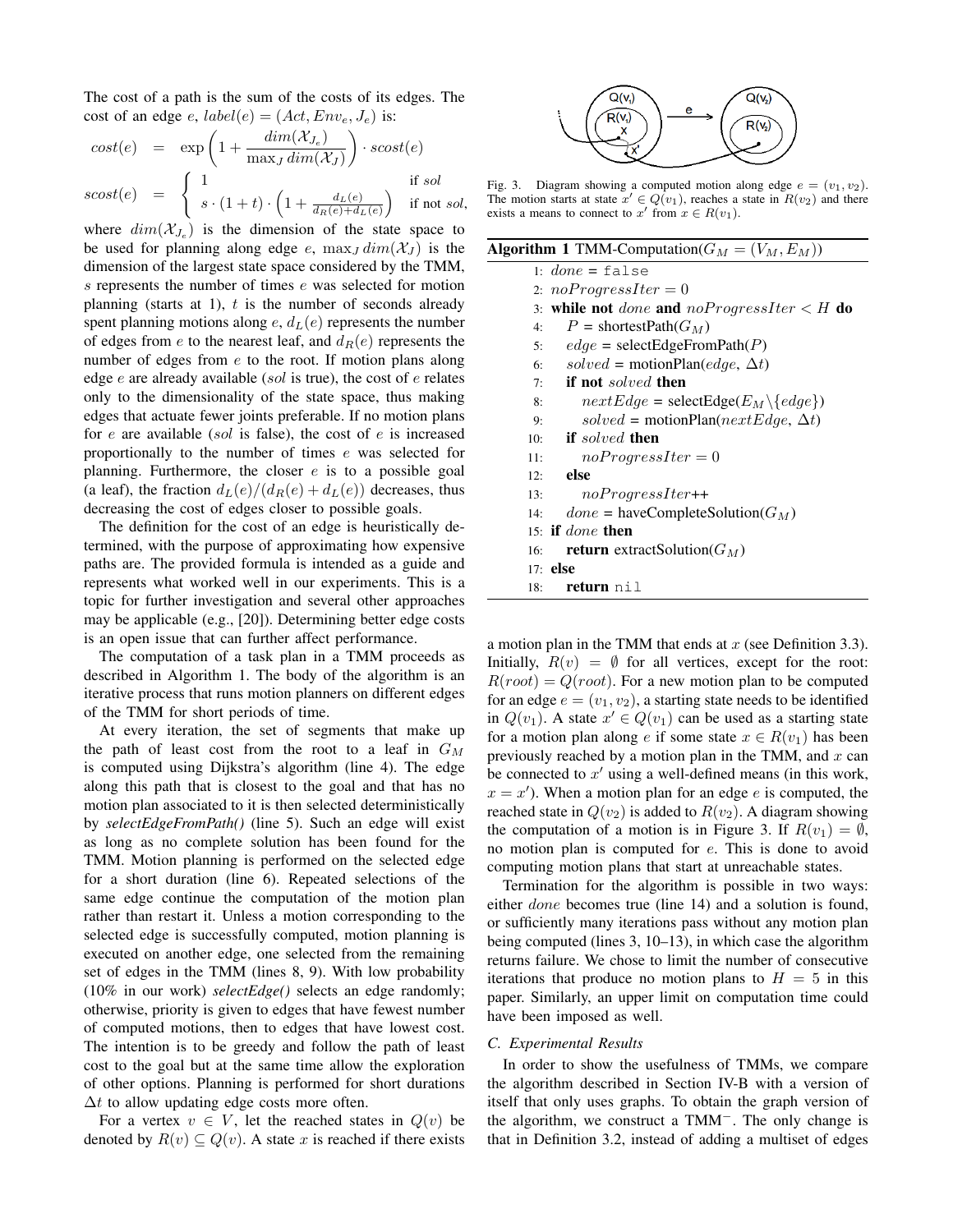$E_{M,e}$  to the TMM<sup>-</sup> for every edge in the TMG e, label(e) =  $(Act, Env_e, \mathbf{A}_e)$ , a single edge is added to the TMM<sup>-</sup>:  $e'$ ,  $label(e') = (Act, Env_e, J_e), J_e = \bigcup_{A \in \mathbf{A}_e} A$ . On one hand, the graph version of the algorithm needs to consider the worst case scenario – plan for all the possible degrees of freedom – in order to offer the same generality as the multigraph version. On the other hand, the graph version of the algorithm has much fewer constructed edges.

We consider the task of moving two objects from their initial states to specified goal states using the method described in Section IV-B, in an environment with obstacles. Each object can be grasped in four different ways (see Figure 4 for a graphical representation). The robotic system we consider is the PR2 from Willow Garage. This robot includes two 7 degree-of-freedom (DOF) arms and an omni-directional mobile base. The PR2 needs to move from its initial position to grasp object1 or object2 with either of its arms. The PR2 then moves to the corresponding destination of the grasped object (dest-object1 or dest-object2) and releases the object. The next step is to go back to the remaining object (object1 or object2), grasp it, take it to its corresponding destination (dest-object1 or dest-object2), and release it. Let  $J_{left}$  and  $J_{right}$  be the sets of joints in the respective arms and  $J_{base}$  be a virtual joint corresponding to the  $SE(2)$  state space.

The sets of states for the nodes in the task graph are defined in terms of end-effector poses. Using inverse kinematics, each of these poses is converted to a number of states (the arm is 7-DOF, so there are multiple inverse kinematics solutions for a given pose). The poses are supplied by hand in this experiment, but in practice grasp reasoning systems that can propose such poses exist [15], [18].



Fig. 4. Left: The used robot (PR2). Right: An environment with two objects that can each be grasped in four ways (in red) and the destinations of the objects (in green). The simulation is done using ROS.

Figure 5 represents the TMG for the problem described above. As actions can be performed with either the left or the right arm,  $A_e = \{J_{left}, J_{right}, J_{base}\}$  for all edges. While the TMG is sufficiently simple to produce by hand, the automatically constructed TMM is too large to include<sup>1</sup>. The motion planner used to solve this task (implementation of the *motionPlan()* routine) is the Probabilistic RoadMap (PRM) [27]. PRM is a proven technique for computing motion plans in high-dimensional spaces and has also been the choice of



Fig. 5. The TMG for the task described in Section IV-C. Each edge is a move\_to edge. "objecti-Aj" denotes object i (1 or 2) being grasped by arm A (L=left, R=right) as the  $j<sup>th</sup>$  object (first or second). desti-Aj denotes object *i* being placed at its destination using arm A, as the  $j<sup>th</sup>$  object.

previous related work. The implementation of PRM we used is from OMPL [32]. Table I shows the runtime of Algorithm 1, averaged over 30 runs, for the environment in Figure 4, with and without using a multigraph. The only parameter we vary between runs is the time allowed for motion planning along edges ( $\Delta t$  seconds). As we can see, the version of the algorithm using a TMM is faster by 20% or more, finding solutions in as low as 0.40 seconds (on average). The success rate was 100% for both the TMM and the graph version, when  $\Delta t = 0.5s$ ,  $\Delta t = 0.2s$ ,  $\Delta t = 0.1s$ . For  $\Delta t = 0.05s$ , the success rate was 93% for the TMM version and 83% for the graph version. Due to the probabilistic nature of the algorithms used to plan motions along edges in the TMM, time outs will be reached when no solutions exist. As TMMs encode multiple options for performing the same action, more planer instances will need to time out, thus increasing the time taken to report failure.

For very small values of  $\Delta t$  it is possible for the algorithm to give up the search for a solution even though one exists. This can occur since the probability of having  $H$  consecutive iterations that produce no motion plan for any edge increases as  $\Delta t$  decreases. For very low values of  $\Delta t$  it may be necessary to increase the value of  $H$  in the algorithm (used as 5 in this paper). For practical applications of this system, it is probable an adaptive scheme for selecting  $\Delta t$  is appropriate.

Increasing the value of  $\Delta t$  has no significant influence over runtime when a solution exists. This is to be expected since the *motionPlan()* routine returns when a solution is found (does not wait for  $\Delta t$  to elapse).

TABLE I

RUNTIME (IN SECONDS) FOR COMPUTING A MOTION PLAN FOR THE TMG IN FIGURE 5 IN THE ENVIRONMENTS FROM FIGURE 4.

|  |                                                                                    |  |  | $\Delta t = 0.05s$ $\Delta t = 0.1s$ $\Delta t = 0.2s$ $\Delta t = 0.5s$ |  |  |  |
|--|------------------------------------------------------------------------------------|--|--|--------------------------------------------------------------------------|--|--|--|
|  | TMM graph TMM graph TMM graph TMM graph<br>0.51 0.63 0.52 0.66 0.50 0.68 0.40 0.70 |  |  |                                                                          |  |  |  |

The main factor that allows reducing total planning times is that all motion planning options can be considered simultaneously. This information is available in the TMM. Having this information at the motion planning level creates the opportunity of quickly switching the sequence of motion plans that is presumed to solve the task, without having to compute complete motion plans for all edges in the TMM. Once a sequence of motion plans is computed entirely, a solution has been found.

<sup>&</sup>lt;sup>1</sup>The TMM defines 160 (20 · 2<sup>3</sup>) distinct motion planning instances. The interested reader can view this TMM using our online resources: http://kavrakilab.org/data/ICRA2011TMM/